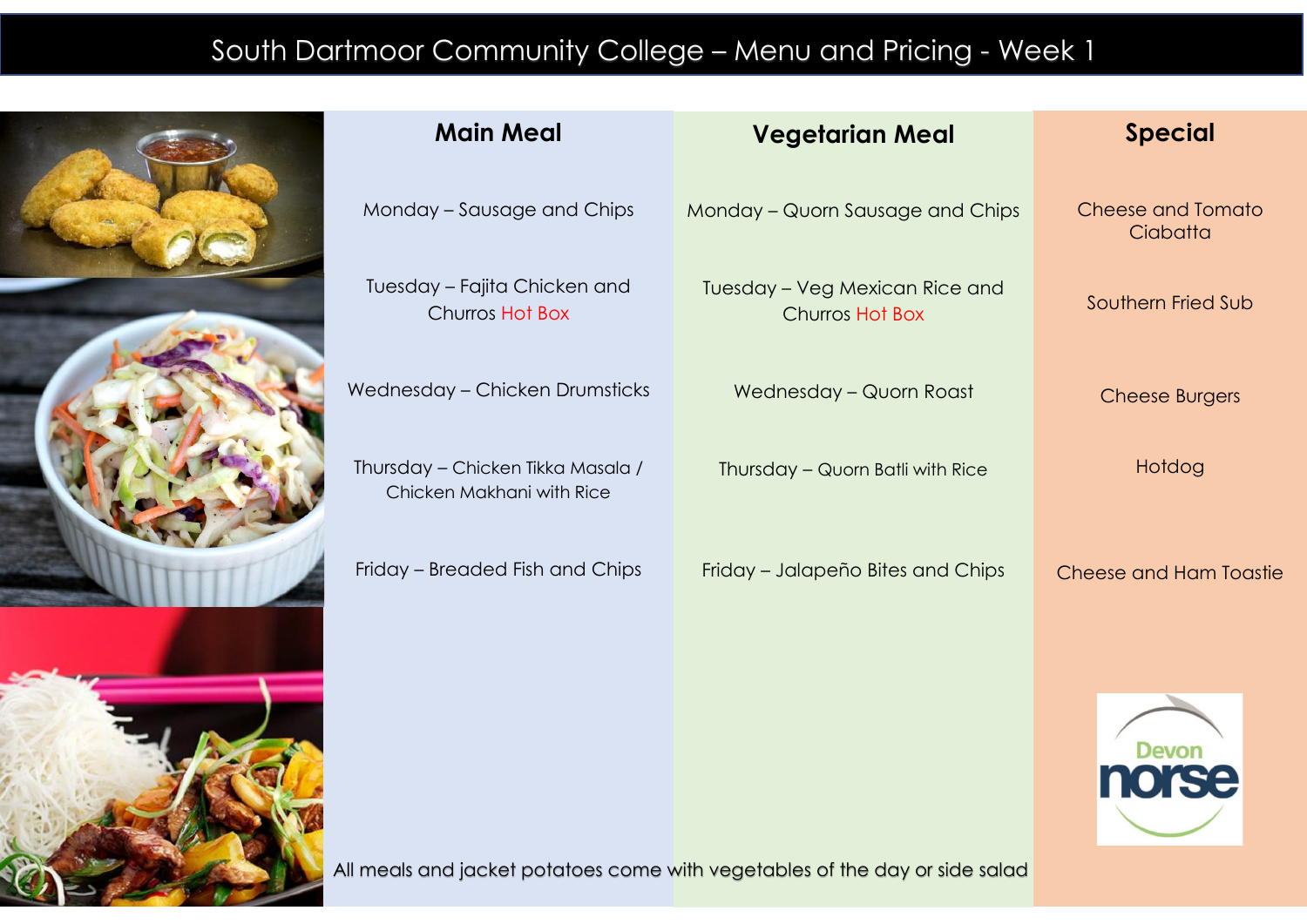## South Dartmoor Community College – Menu and Pricing - Week 2



| <b>Main Meal</b>                            | <b>Vegetarian Meal</b>                            | <b>Special</b>                       |
|---------------------------------------------|---------------------------------------------------|--------------------------------------|
| Monday - Beef Madras and Chips              | Monday – Veggie Dippers and Chips                 | <b>Cheese and Tomato</b><br>Ciabatta |
| Tuesday - Sausage, Mashed Potato<br>and Veg | Tuesday - Quorn Sausage, Mashed<br>Potato and Veg | Southern Fried Sub                   |
| Wednesday - Roast Gammon                    | Wednesday - Cauliflower Cheese<br>Roast           | <b>Cheese Burgers</b>                |
| Thursday - Beef Lasagne                     | Thursday - Vegetable Lasagne                      | Hotdog                               |
| Friday – Fish Fingers and Chips             | Friday – Veggie Nuggets and Chips                 | <b>Cheese and Ham Toastie</b>        |
|                                             |                                                   |                                      |

All meals and jacket potatoes come with vegetables of the day or side salad